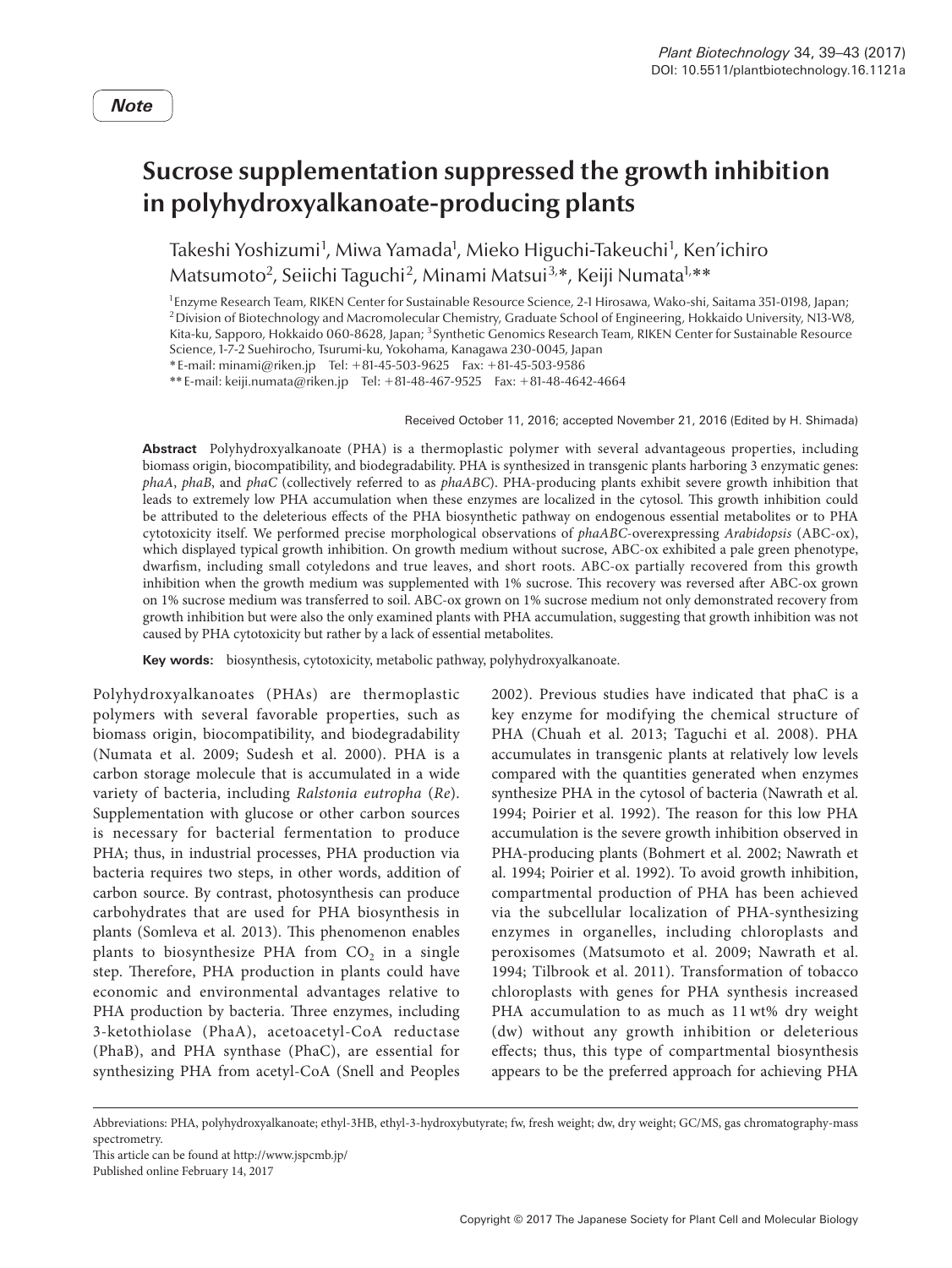

Figure 1. Constructs for the overexpression of *PHA* genes. (A) Structure of *phaABCox*. (B) Structure of *phaABox*. 35S and NosT indicate the *CaMV 35S* promoter and the *nopaline synthase* terminator, respectively.

accumulation in plants (Bohmert-Tatarev et al. 2011). This compartmental method would also be effective for separating toxic compounds or preventing a deleterious metabolic pathway from targeting molecules. Researchers have suggested that a deficiency in essential metabolites due to the expression of genes for PHA synthesis induces growth inhibition (Bohmert et al. 2002; Poirier et al. 1992; Ruiz and Daniell 2005). Although several reports have addressed growth inhibition in PHAproducing plants (Somleva et al. 2013), a comprehensive analysis that focuses on this growth inhibition has not been performed; therefore, the possibility that PHA cytotoxicity inhibits plant growth cannot be excluded.

In this study, gas chromatography/mass spectrometry (GC/MS) was used to quantitatively analyze growth inhibition and PHA content in *Arabidopsis* plants overexpressing *phaA*, *phaB*, and *phaC* (collectively referred to as *phaABC*). We demonstrate that sucrose supplementation enhanced PHA accumulation and suppressed growth inhibition in these plants, indicating that PHA cytotoxicity could be excluded as the reason for growth inhibition and low PHA accumulation. Finally, we discuss the potential factor of growth inhibition with respect to PHA accumulation in plants.

We created transgenic *Arabidopsis* that produced PHA by overexpressing *phaA*, *phaB*, and/or *phaC* genes from *R. eutropha* under the control of CaMV 35S promoters (Figure 1). pCAM-ephaCB-wtphaA (*phaABCox*) and pCAM-ephaB-wtphaA (*phaABox*) has *phaAB* genes along with and without *phaC*, respectively, from *R. eutropha*. The preferred codon usage in tobacco was chosen for *phaB* and *phaC* based on Codon Usage Database supplied by Kazusa DNA Research Institute, Japan (http://www.kazusa.or.jp/codon/), as reported previously (Matsumoto et al. 2011). The *Hin*dIII/*Eco*RI fragments of pBIeBeC, which was constructed and contained the codon optimized *phaB* and *phaC* (Matsumoto et al. 2009), was inserted into pCAMBIA (Cambia) to pCAM-ephaCB and pCAM-ephaB. The *Hin*dIII/*Sac*I fragments of pBI221E, which contained *phaA* as reported previously (Matsumoto et al. 2011), were inserted into pCAM-ephaCB and pCAM-ephaCB to yield pCAM-ephaCB-wtphaA and pCAM-ephaBwtphaA, respectively (Figure 1). *Arabidopsis thaliana* (accession number: Col-0) was grown under long-day

Table 1. Frequencies of abnormalities in T1 plants.

|           | Genotype                         | Lethal   | Growth inhibition | n  |
|-----------|----------------------------------|----------|-------------------|----|
| $ABC$ -ox | 35S:phaA<br>35S:phaB<br>35S:phaC | 2        |                   | 20 |
| $AB-ox$   | 35S:phaA<br>35S:phaB             | $\theta$ | 0                 | 40 |

conditions (16h of light and 8h of dark) at 22°C in a greenhouse or in growth chambers. *Arabidopsis* plants were transformed using the floral dipping method (Clough and Bent 1998). T1 seedlings were selected on 0.5×MS (Wako Pure Chemical Industries, Ltd., Osaka, Japan) agar without sucrose supplemented with 25mg/L of hygromycin B (Roche Diagnostics GmbH, Mannheim, Germany). The existence of *phaC* in T1 ABC-ox was confirmed by PCR.

Abnormalities exhibited by T1 plants were thoroughly observed to quantify growth inhibition. In transgenic plants harboring *phaABC* (ABC-ox), 5 plants displayed abnormal growth, with eventual lethality observed for 2 of these plants from 20 tested plants (Table 1). By contrast, abnormalities were not observed among plants that overexpressed *phaA* and *phaB* (AB-ox). In the adult stage, ABC-ox exhibited tiny leaves, short heights, and short siliques; these traits were identical to those of typical phenotypes reported in a previous study (Bohmert et al. 2002) (Figure 2A).

Detailed morphological observations of 10-dayold ABC-ox seedlings that exhibited growth inhibition were performed (line no. #j). From counting antibiotic resistant seedlings at T2 generation of #j, 84% resistant plants appeared, suggesting this line had single insertion of T-DNA. Although this line showed severe growth inhibition representatively and reproductively at T2 and T3 generation, homozygous plants were not obtained because of their lethality by growing on soil. Therefore, we used heterozygous population of #j lines for following experiments. ABC-ox growing on 0.5×MS medium without sucrose displayed typical severe growth inhibition, including tiny true leaves and fewer lateral roots compared with control plants (Bohmert et al. 2002; Nawrath et al. 1994) (Figure 2B). In addition to this inhibition, a subset of ABC-ox seedlings had small cotyledons and true leaves with a pale green phenotype.

Supplementation with an extra carbon source would provide substrates such as acetyl-CoA for the PHA biosynthetic pathway, leading to enhanced PHA accumulation in ABC-ox. Supplementation of the medium with 1% sucrose was tested for these plants. Morphologically, this supplementation resulted in the nearly complete recovery of ABC-ox from growth inhibition and the pale green phenotype (Figure 2C). To evaluate this recovery, we measured fresh weights (fw) of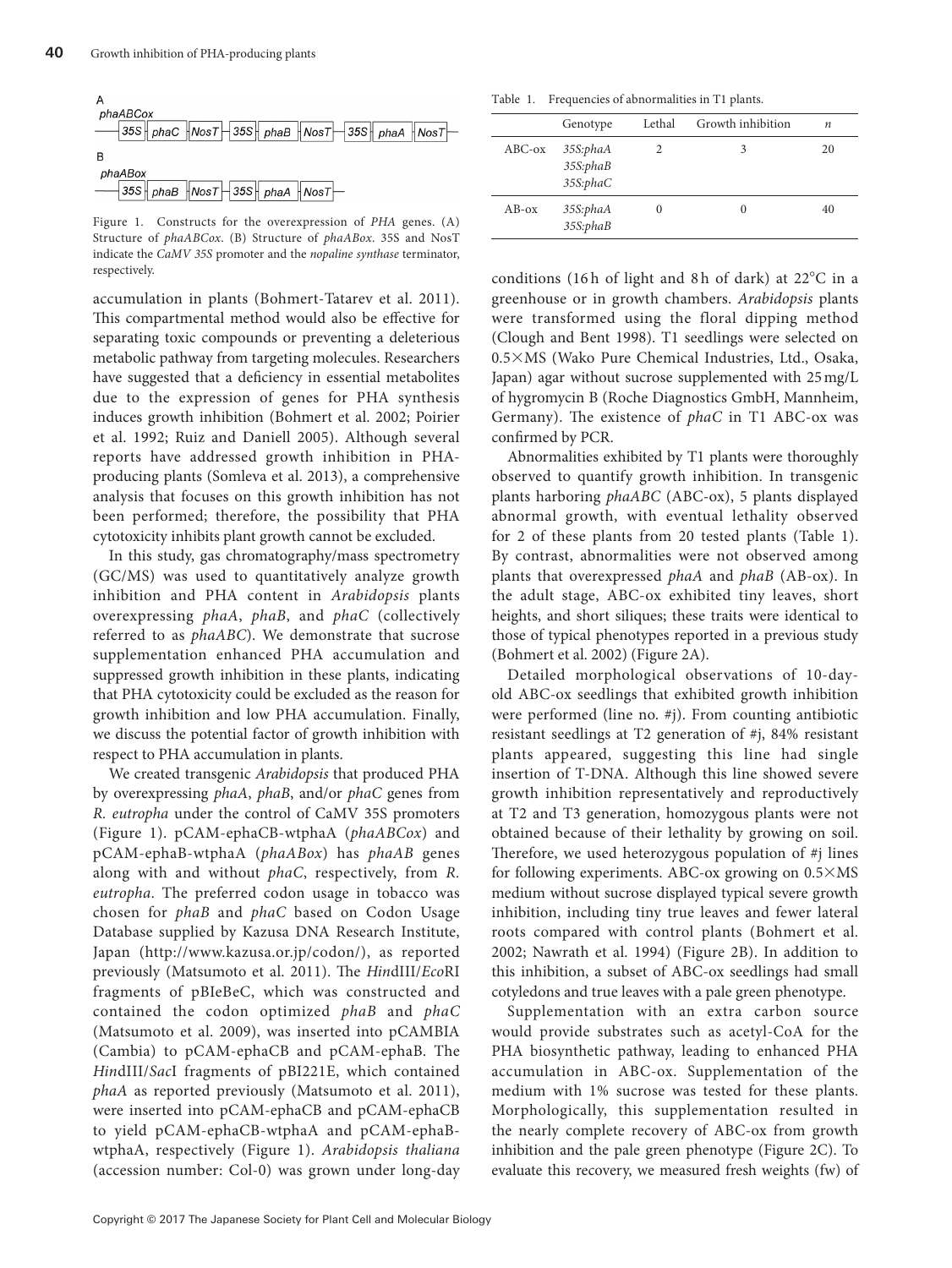

Figure 2. ABC-ox exhibited growth inhibition in the T1 and T3 generations. (A) Morphologies of T1 plants. The left plant is AB-ox, and the two plants to the right are ABC-ox, with typical growth inhibition. (B) Morphologies of 10 days-old T3 seedlings of ABC-ox growing on 0.5×MS without 1% sucrose. (C) Morphologies of 10 days-old T3 seedlings of ABC-ox growing on 0.5×MS with 1% sucrose. (D) Fw of 10 seedlings. Error bars represent standard deviation. + and − indicate supplementation of 1% sucrose and no sucrose, respectively. (E) Severe growth inhibition of T3 plant appeared after transfer from 1% sucrose medium to soil. c and ox in (B) to (D) denote vector control and the ABC-ox T3 line, respectively. Student *t* test: \*0.05>*p* and \*\* 0.01>*p* in (D).

ABC-ox growing on media with and without 1% sucrose. In terms of fw relative to fw of control plants, values for ABC-ox grown on 1% sucrose medium and on medium without sucrose were 83% and only 41%, respectively (Figure 2D). When ABC-ox on 1% sucrose medium exhibited partial recovery of growth, they were transferred to soil; severe growth inhibition was immediately observed (Figure 2E). Moreover, these plants had

colorless, small flowers, which would lead to lower fertility.

We measured PHA accumulation in ABC-ox by GC/MS analysis to evaluate the effects of sucrose supplementation on PHA biosynthesis. For PHA extraction, seedlings were grown on 0.5×MS with or without 1% sucrose for 10 days. The method for extracting PHA was modified from a previous study (Higuchi-Takeuchi et al. 2016). Approximately 100 mg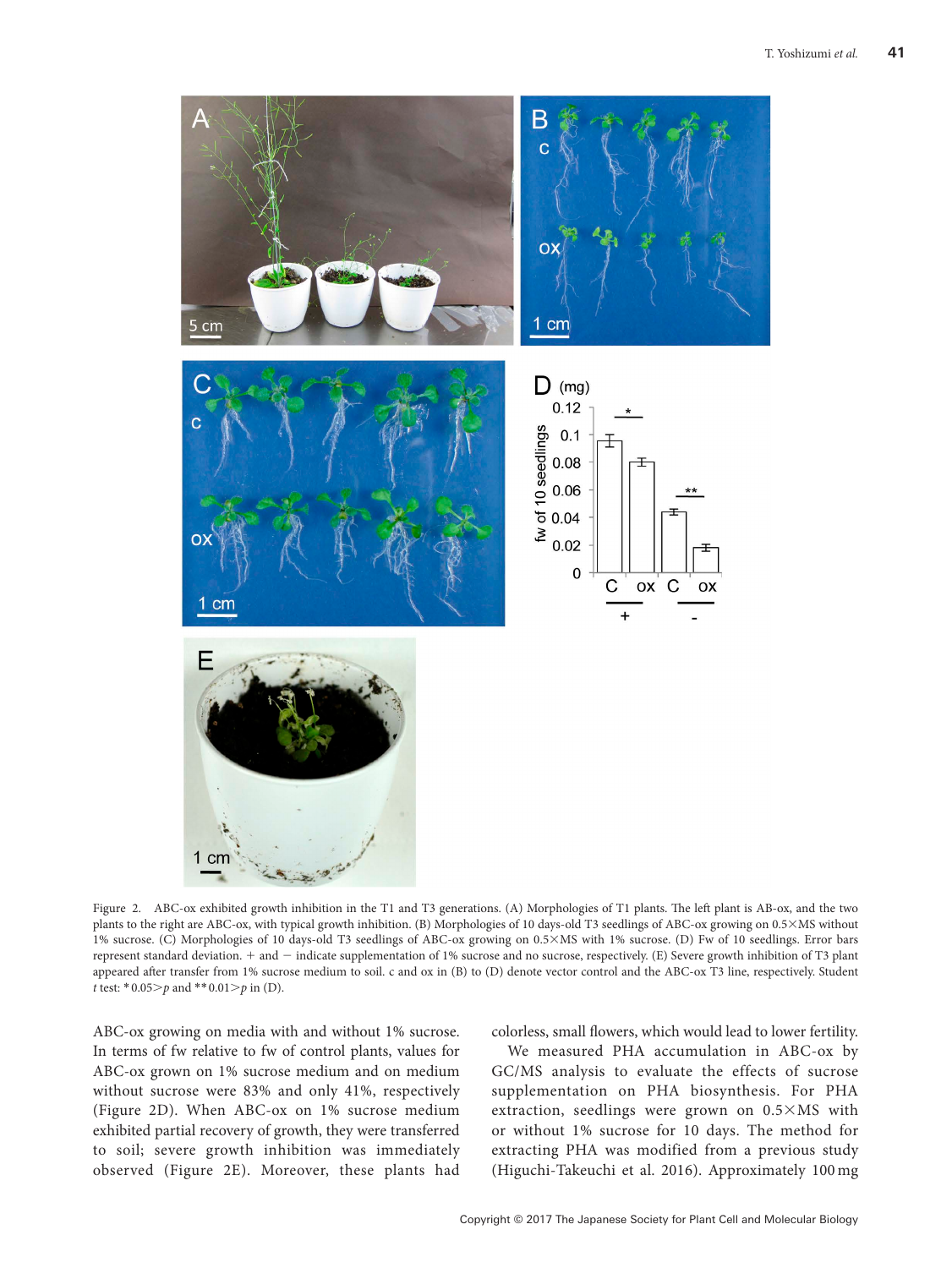dw of 10-day-old seedlings were ground into fine powder with a mortar and pestle and mixed with 9ml of hexane. The samples were incubated at 50°C for 24h. During this incubation, the hexane was exchanged twice. The hexane was then removed, 9ml of methanol was added, and the samples were incubated at 50°C for 24 h. The methanol was exchanged twice. After the methanol was removed, 6 ml of chloroform was added, and the samples were incubated at 65°C for 48h. The supernatant was filtered through a 0.2 *µ*m PTFE filter (Toyo Roshi Kaisha, Ltd. Tokyo, Japan), and the flow-through was completely dried. For ethanolysis, dry PHA was dissolved in 250*µ*l of chloroform at 65°C; subsequently, 850 *µ*l of ethanol and 100*µ*l of HCl were added, and the mixture was incubated at 100°C for 4h. The pH of this mixture was adjusted to approximately 7.0, and the chloroform layer was filtered through silica wool and anhydrous sodium sulfate in a Pasteur pipette. The flow-through was dehydrated using molecular sieve 4A. To measure ethyl-3-hydroxybutyrate (ethyl-3HB) as a monomer unit of PHA,  $100 \mu l$  of the dehydrated sample was assessed by GC/MS (QP2010 Plus, Shimadzu, Kyoto, Japan) with an HP-5MS column and He gas. GC/MS analysis was performed according to



Figure 3. Ethyl-3HB was detected only in the ABC-ox grown on 1% sucrose medium. (A) Gas chromatography chart of ABC-ox grown on medium with 1% sucrose. (B) Gas chromatography chart of ABC-ox grown on medium without sucrose. (C) Gas chromatography chart of the purified 3HB (0.01mg/ml) used as a standard. The arrow indicates an ethyl-3HB peak.

previous work and purified 3HB was used as a standard (Higuchi-Takeuchi et al. 2016).

To extract PHA, 10-day-old seedlings (approximately 100mg dw) was used. The ethyl-3HB peak generated by ABC-ox grown on 1% sucrose medium was determined (Figure 3A). GC/MS analysis revealed that this peak was identical to ethyl-3HB. Triplicate experiments for PHA measurement indicated that all ABC-ox accumulated PHA, although extremely small quantities were found with first, second, and third measurements of 0.0079wt% dw, 0.0005wt% dw, and 0.0050wt% dw, respectively. By contrast, no PHA peaks were detected in ABC-ox grown on medium without sucrose (Figure 3B). In addition to the ethyl-3HB peak, ABC-ox grown on 1% sucrose had a peak at 12 min, which did not appear in both ABCox grown on medium without sucrose and the control sample (Figure 3). This might be a by-product of PHA biosynthesis in plants.

We investigated the growth inhibition of PHAproducing transgenic plants and evaluated potential causes of this growth inhibition via a sucrose supplementation test. Previous studies have noted that severe growth inhibition in such plants was caused by a lack of essential metabolites such as acetyl-CoA and acetoacetyl-CoA, given that the expression of a single enzymatic gene, e.g., *phaA* or *phaB* alone, induced growth inhibition (Nawrath et al. 1994; Poirier et al. 1992; Ruiz and Daniell 2005). These metabolites are important compounds that are involved in essential metabolic pathways. Additionally, the co-expression of *phaB* and *phaC* enhanced inhibitory phenotypes in transgenic plants; therefore, PHA cytotoxicity remained a viable possibility (Poirier et al. 1992). Our supplementation test revealed that growth inhibition in PHA-producing plants was not correlated with PHA accumulation, given that sucrose supplementation restored growth and enhanced PHA accumulation in ABC-ox. We therefore concluded that the PHA synthetic pathway markedly affected the essential metabolites acetyl-CoA and acetoacetyl-CoA, causing growth inhibition and/or lethality.

In this study, AB-ox exhibited no abnormalities in the T1 generation; this result was inconsistent with the findings of previous studies (Bohmert et al. 2002; Poirier et al. 1992; Ruiz and Daniell 2005). It is difficult to compare various studies because different expression systems were used in each investigation. PhaC is involved in a reaction that produces the end product PHA, and substantial metabolic flow is supplied to this end product. In this study, PhaA and PhaB in combination with PhaC could strongly influence endogenous metabolic pathways and cause severe growth inhibition of ABC-ox.

Acetyl-CoA is a substrate of PHA and is used for many biochemical reactions, including malonyl-CoA biosynthesis. Mutations in the *Arabidopsis* malonyl